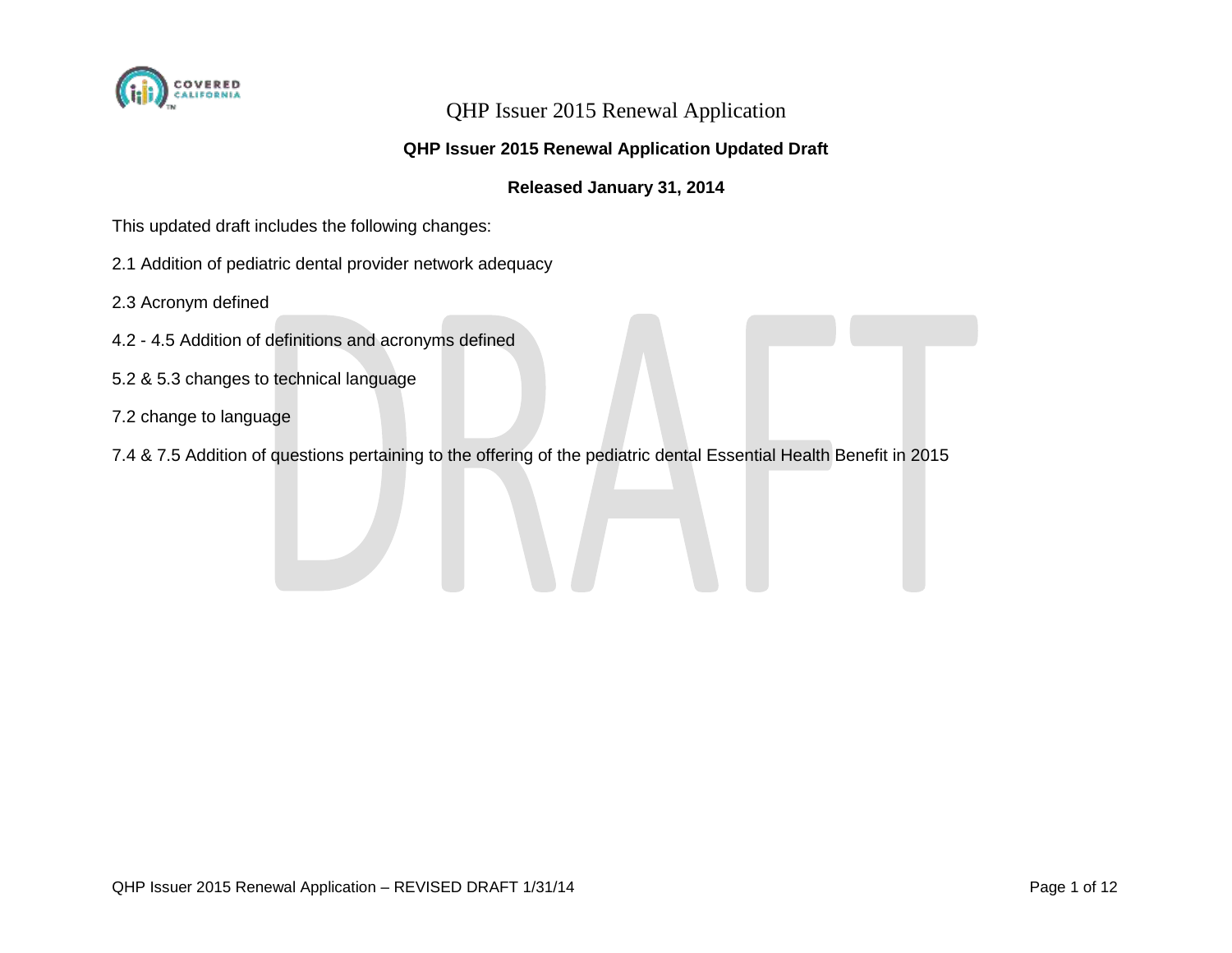

#### Please complete the following:

| <b>Issuer Name</b>      |                                  |                         |                 |                             |                      |
|-------------------------|----------------------------------|-------------------------|-----------------|-----------------------------|----------------------|
| <b>NAIC Company</b>     |                                  |                         |                 |                             |                      |
| Code                    |                                  |                         |                 |                             |                      |
| NAIC Group Code         |                                  |                         |                 |                             |                      |
| Regulator(s)            |                                  |                         |                 |                             |                      |
| <b>Federal Employer</b> |                                  |                         |                 |                             |                      |
| ID                      |                                  |                         |                 |                             |                      |
| HIOS/Issuer ID          |                                  |                         |                 |                             |                      |
| <b>Corporate Office</b> |                                  |                         |                 |                             |                      |
| Address                 |                                  |                         |                 |                             |                      |
| City                    |                                  |                         |                 |                             |                      |
| <b>State</b>            |                                  |                         |                 |                             |                      |
| <b>ZIP</b>              |                                  |                         |                 |                             |                      |
| <b>Primary Contact</b>  |                                  |                         |                 |                             |                      |
| Name                    |                                  |                         |                 |                             |                      |
| <b>Contact Title</b>    |                                  |                         |                 |                             |                      |
| <b>Contact Phone</b>    |                                  |                         |                 |                             |                      |
| Number                  |                                  |                         |                 |                             |                      |
| <b>Contact E-mail</b>   |                                  |                         |                 |                             |                      |
|                         | Check all applicable categories: | □Individual Commercial; | $\square$ SHOP; | <b>Elndividual Dental</b> ; | <b>EISHOP Dental</b> |

On behalf of the QHP issuer stated above, I hereby attest that I meet the requirements in this Renewal Application and certify that the information provided on this Application and in any attachments hereto are true, complete, and accurate. I understand that Covered California may review the validity of my attestations and the information provided in response to this application and decertify Issuer's Qualified Health Plans offered on the Exchange should the information provided is found to be inaccurate. I confirm that I have the capacity to bind the QHP issuer stated above to the terms of this renewal application.

| Date:                |  |
|----------------------|--|
| Signature:           |  |
| <b>Printed Name:</b> |  |
| Title:               |  |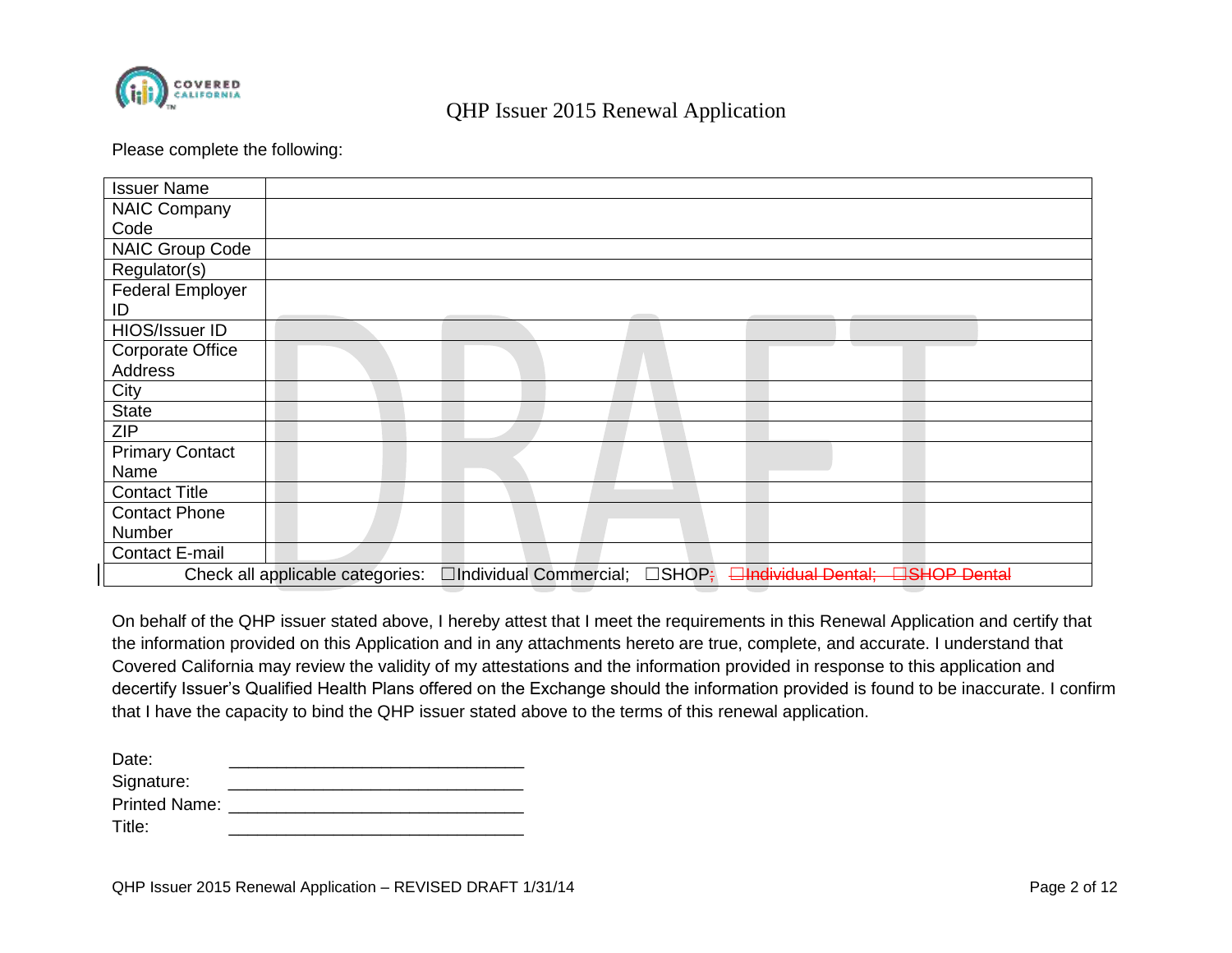

|     | <b>Requirements</b>                                                                                                                                                                                                                                                                                                                                                                                                   | <b>Federal</b><br>Law     | <b>State</b><br>Law                                                                                                | <b>Board</b><br><b>Policy</b> | Yes/No                        | <b>Comments/Explanation</b><br><b>s</b> (Responses shall not<br>exceed 250 words) |
|-----|-----------------------------------------------------------------------------------------------------------------------------------------------------------------------------------------------------------------------------------------------------------------------------------------------------------------------------------------------------------------------------------------------------------------------|---------------------------|--------------------------------------------------------------------------------------------------------------------|-------------------------------|-------------------------------|-----------------------------------------------------------------------------------|
|     | I. Licensed and in Good Standing                                                                                                                                                                                                                                                                                                                                                                                      |                           |                                                                                                                    |                               |                               |                                                                                   |
| 1.1 | Confirm that QHP issuer possesses and maintains<br>its license to offer health insurance and is in good<br>standing with applicable state, and federal<br>authorities. Good standing means that the<br>applicant has no material fines, no material<br>penalties levied or material ongoing disputes with<br>applicable licensing authorities in the last two years<br>(See Appendix A - Definition of Good Standing) | 45 CFR<br>\$156.200(b)(4) |                                                                                                                    |                               | $\Box$ Yes<br>$\square$ No    |                                                                                   |
| 1.2 | Are you seeking any material modification of an<br>existing license from the California Department of<br>Managed Health Care for any commercial<br>individual or small group products offered or<br>proposed to be offered through Covered<br>California? If yes, explain what modifications you<br>are seeking and when those are anticipated to be<br>approved?                                                     |                           |                                                                                                                    |                               | $\square$ Yes<br>$\square$ No |                                                                                   |
| 1.3 | By submitting this application, QHP issuer agrees<br>to negotiate a contract or contract amendment for<br>2015 in good faith with Covered California that will<br>establish the terms and conditions of the business<br>relationship.                                                                                                                                                                                 |                           |                                                                                                                    |                               | $\Box$ Yes<br>$\square$ No    |                                                                                   |
|     | II. Provider Network Adequacy                                                                                                                                                                                                                                                                                                                                                                                         |                           |                                                                                                                    |                               |                               |                                                                                   |
| 2.1 | As a general requirement, QHP issuer must<br>maintain continuing compliance with California<br>provider network adequacy standards, laws &<br>regulations established by the applicable regulatory<br>agency. Applicant understands that provider<br>network adequacy for its Covered California<br>products will be determined by the applicable state<br>regulatory agency and verified by Covered<br>California.   | 45 CFR<br>\$156.230(a)(2) | Health<br>and<br>Safety<br>Code<br>§1300.6<br>$7.2.1$ ;<br>1300.67<br>.2.2;<br>100,74.<br>73 and<br>Ins.<br>Code§1 |                               | $\Box$ Yes<br>$\square$ No    |                                                                                   |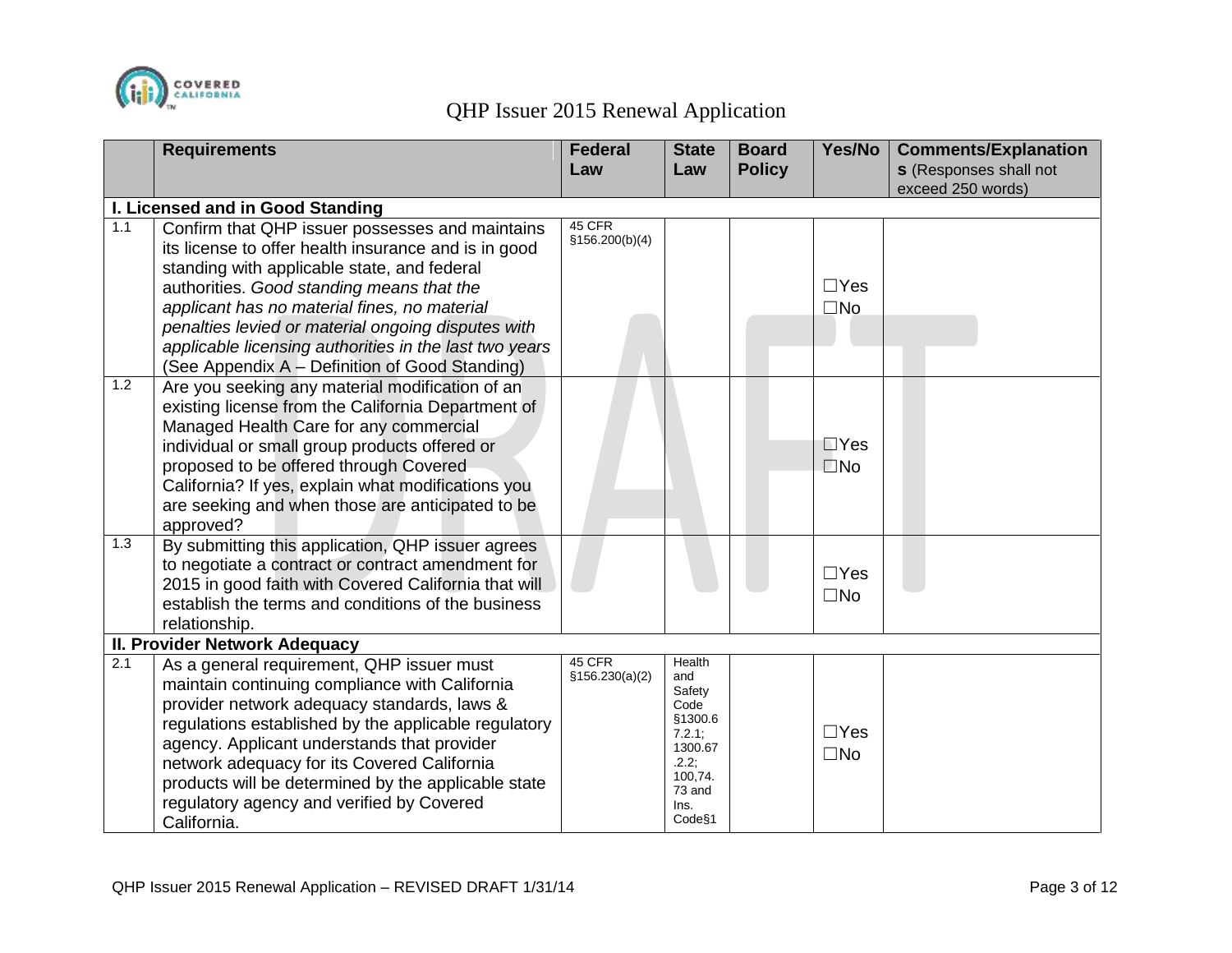

|     | <b>Requirements</b>                                                                         | <b>Federal</b> | <b>State</b> | <b>Board</b>  | Yes/No       | <b>Comments/Explanation</b>                        |
|-----|---------------------------------------------------------------------------------------------|----------------|--------------|---------------|--------------|----------------------------------------------------|
|     |                                                                                             | Law            | Law          | <b>Policy</b> |              | <b>s</b> (Responses shall not<br>exceed 250 words) |
|     | QHP issuer agrees to maintain a legally compliant                                           |                | 0133.65      |               |              |                                                    |
|     | provider network for each product offering (PPO,                                            |                |              |               |              |                                                    |
|     | HMO, EPO) which includes sufficient number and                                              |                |              |               |              |                                                    |
|     | types of providers to ensure that all services are                                          |                |              |               |              |                                                    |
|     | accessible in a timely fashion to its Covered                                               |                |              |               |              |                                                    |
|     | California enrollees. For Plan Year 2015, network                                           |                |              |               |              |                                                    |
|     | adequacy standards applicable to dental provider                                            |                |              |               |              |                                                    |
|     | networks will apply to the embedded pediatric                                               |                |              |               |              |                                                    |
|     | dental benefit.                                                                             |                |              |               |              |                                                    |
| 2.2 | QHP issuer agrees to maintain its provider network                                          |                |              |               |              |                                                    |
|     | and continue to meets regulatory requirements                                               |                |              |               |              |                                                    |
|     | based on QHP's 2015 Covered California projected                                            |                |              |               | $\Box$ Yes   |                                                    |
|     | and actual enrollment. Submit 2015 enrollment                                               |                |              |               | $\square$ No |                                                    |
|     | projections by product that QHP issuer intends to                                           |                |              |               |              |                                                    |
|     | propose for 2015 by completing Attachment A                                                 |                |              |               |              |                                                    |
|     | (QHP 2015 Enrollment Projections).                                                          |                |              |               |              |                                                    |
| 2.3 | QHP products proposed for 2015 must cover the                                               |                |              |               |              |                                                    |
|     | entire geographic service area for which the issuer                                         |                |              |               |              |                                                    |
|     | is licensed in a rating region. Provide an updated                                          |                |              |               |              |                                                    |
|     | geographic service area by product type for 2015                                            |                |              |               |              |                                                    |
|     | by completing Attachment B1-SERFF <sup>1</sup> Service                                      |                |              |               |              |                                                    |
|     | Area Template (use SERFF template current at the                                            |                |              |               |              |                                                    |
|     | date of submission), Attachment B2 - Plan Type by                                           |                |              |               |              |                                                    |
|     | Rating Region (Individual), and/or Attachment B3 -                                          |                |              |               |              |                                                    |
|     | Plan Type by Rating Region (SHOP)                                                           |                |              |               |              |                                                    |
| 3.1 | III. Essential Community Provider (ECP) Network Requirements                                | 45 CFR         |              |               |              |                                                    |
|     | Describe how QHP issuer is continuing to meet or<br>exceed Covered California's ECP network | §156.230(a)(1) |              |               |              |                                                    |
|     |                                                                                             | \$156.235(a)   |              |               |              |                                                    |
|     | requirements as defined in Appendix B (Essential                                            |                |              |               |              |                                                    |
|     | <b>Community Provider Network Requirements).</b>                                            |                |              |               |              |                                                    |

 1 System for Electronic Rate and Form Filing; developed and owned by the National Association of Insurance Commissioners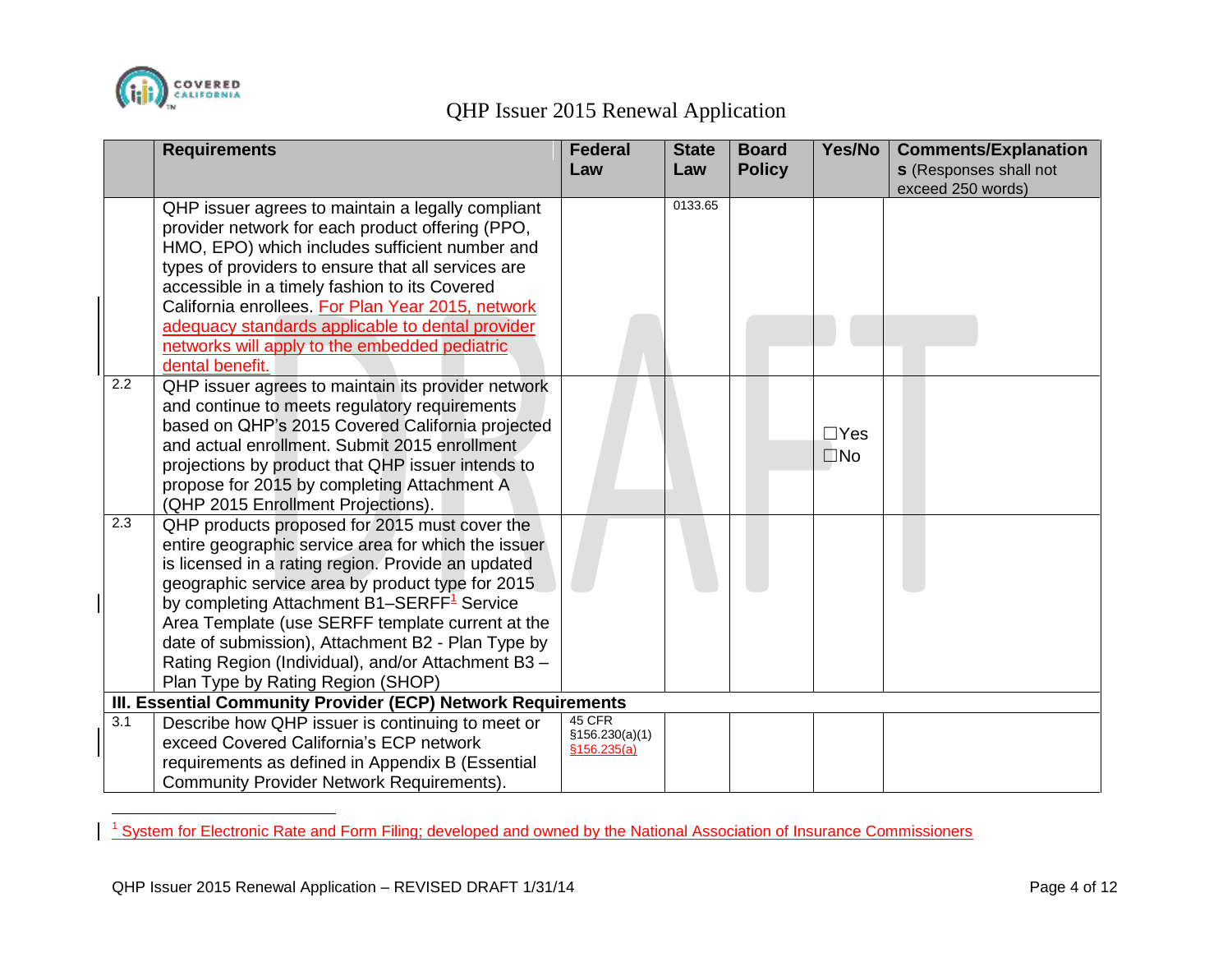

 $\overline{a}$ 

## QHP Issuer 2015 Renewal Application

|     | <b>Requirements</b>                                                                                                                                                                                                                                                                                                                                                           | <b>Federal</b><br>Law               | <b>State</b><br>Law | <b>Board</b><br><b>Policy</b> | Yes/No                        | <b>Comments/Explanation</b><br><b>s</b> (Responses shall not<br>exceed 250 words) |
|-----|-------------------------------------------------------------------------------------------------------------------------------------------------------------------------------------------------------------------------------------------------------------------------------------------------------------------------------------------------------------------------------|-------------------------------------|---------------------|-------------------------------|-------------------------------|-----------------------------------------------------------------------------------|
| 3.2 | If QHP asserts that it meets the ECP network<br>requirement as defined in Appendix B through the<br>alternate standard, explain the basis for this<br>assertion and how the QHP issuer is continuing to<br>meet the ECP network requirements under the<br>alternate standard.                                                                                                 | 45 CFR<br>\$156.235(a)(2)           |                     |                               |                               |                                                                                   |
|     | IV. Quality and Delivery System Reform                                                                                                                                                                                                                                                                                                                                        |                                     |                     |                               |                               |                                                                                   |
| 4.1 | Describe QHP's process to ensure that QHP issuer<br>can comply with QHP Contract Data Submission<br>Requirements (as defined in Appendix C) to<br>Covered California.                                                                                                                                                                                                         |                                     |                     |                               |                               |                                                                                   |
| 4.2 | QHP agrees to submit claims and encounter <sup>2</sup> data<br>in the requested format to a third party vendor<br>selected by Covered California for the purpose of<br>performing clinical analytics.                                                                                                                                                                         |                                     |                     |                               | $\square$ Yes<br>$\square$ No |                                                                                   |
| 4.3 | Confirm that QHP will submit eValue8 <sup>TM3</sup> modules<br>as required by Covered California, upon request.                                                                                                                                                                                                                                                               |                                     |                     |                               | $\Box$ Yes<br>$\square$ No    |                                                                                   |
| 4.4 | Specify accrediting organization (National<br>Committee on Quality Assurance, Utilization<br><b>Review Accreditation Commission, Accreditation</b><br>Association for Ambulatory Health Care),<br>accreditation status, next scheduled survey date(s),<br>current accreditation status and proposed timeline<br>if full accreditation has not been achieved or<br>maintained. | 45 CFR §1045;<br>45 CFR<br>§156.275 |                     |                               |                               |                                                                                   |
| 4.5 | Confirm that QHP will submit, upon request, to the<br>Exchange Healthcare Effectiveness Data<br>Information Set (HEDIS) and Consumer<br>Assessment of Healthcare Providers and Systems                                                                                                                                                                                        |                                     |                     |                               | $\Box$ Yes<br>$\square$ No    |                                                                                   |

<sup>2</sup> Claims and encounter data reflect a health care visit by an enrollee to a provider of care or service.<br><sup>3</sup> eValue8™ is a tool developed by the National Business Coalition on Health used by health care purchasers to co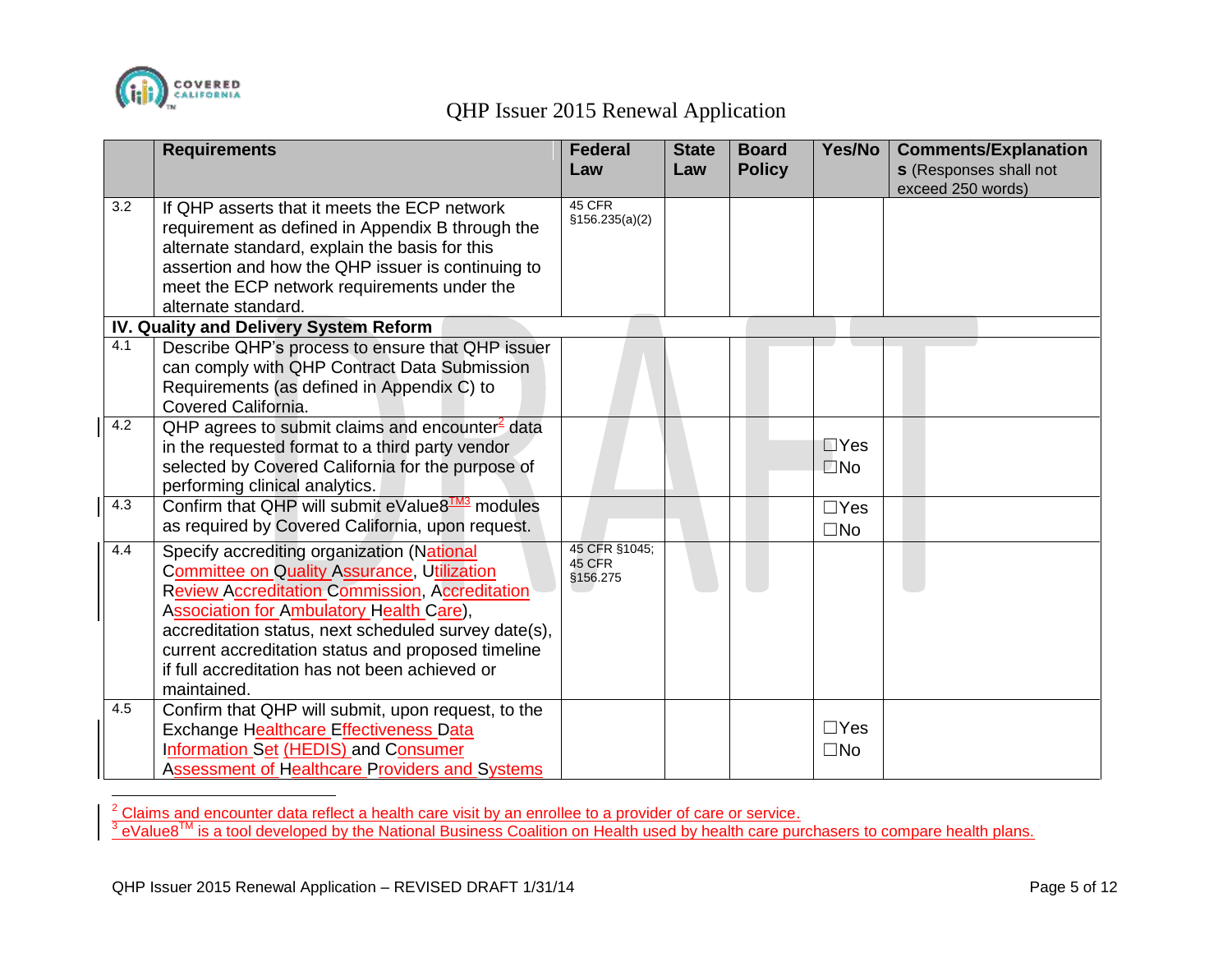

 $\overline{a}$ 

## QHP Issuer 2015 Renewal Application

|     | <b>Requirements</b>                                                   | <b>Federal</b><br>Law  | <b>State</b><br>Law | <b>Board</b><br><b>Policy</b> | Yes/No       | <b>Comments/Explanation</b><br><b>s</b> (Responses shall not |
|-----|-----------------------------------------------------------------------|------------------------|---------------------|-------------------------------|--------------|--------------------------------------------------------------|
|     | (CAHPS) scores to include the measure                                 |                        |                     |                               |              | exceed 250 words)                                            |
|     | numerator, denominator, and rate for the required                     |                        |                     |                               |              |                                                              |
|     | measures set that is reported to NCQA Quality                         |                        |                     |                               |              |                                                              |
|     | Compass $\frac{4}{3}$ and/or DHCS, per each product type for          |                        |                     |                               |              |                                                              |
|     | which it collects data in California.                                 |                        |                     |                               |              |                                                              |
|     | <b>V. Operational Readiness and Capacity</b>                          |                        |                     |                               |              |                                                              |
| 5.1 | QHP issuer confirms that it can and will accurately,                  |                        |                     |                               |              |                                                              |
|     | appropriately and timely populate and submit                          |                        |                     |                               |              |                                                              |
|     | SERFF templates at the request of Covered                             |                        |                     |                               |              |                                                              |
|     | California for:                                                       |                        |                     |                               | $\Box$ Yes   |                                                              |
|     | (1) Rates (Attachment D1 & D2)                                        |                        |                     |                               | $\square$ No |                                                              |
|     | (2) Service Area (Attachment B1)                                      |                        |                     |                               |              |                                                              |
|     | (3) Plan/Benefit Designs (Attachment F)<br>(4) Network (Attachment G) |                        |                     |                               |              |                                                              |
| 5.2 | Demonstrate through existing QHP contract                             |                        |                     |                               |              |                                                              |
|     | compliance or systems testing that QHP issuer                         |                        |                     |                               |              |                                                              |
|     | operates systems which can accurately and timely                      |                        |                     |                               |              |                                                              |
|     | report electronic data to Covered California using                    |                        |                     |                               |              |                                                              |
|     | standard electronic formats national standards for                    |                        |                     |                               |              |                                                              |
|     | electronic transactions.                                              |                        |                     |                               |              |                                                              |
| 5.3 | Demonstrate, through submission of a March 2014                       |                        |                     |                               |              |                                                              |
|     | audit report or systems testing, as applicable, that                  |                        |                     |                               |              |                                                              |
|     | QHP issuer can accept 834, 820 and other                              |                        |                     |                               |              |                                                              |
|     | standard format transaction electronic files for                      |                        |                     |                               |              |                                                              |
|     | enrollment and premium remittance in an accurate,                     |                        |                     |                               |              |                                                              |
|     | consistent and timely fashion and utilize the                         |                        |                     |                               |              |                                                              |
|     | information for its intended purpose (see                             |                        |                     |                               |              |                                                              |
|     | Attachment C1 & C2)                                                   |                        |                     |                               |              |                                                              |
| 5.4 | QHP agrees to submit contracting or participating                     | 45 CFR<br>\$156.230(b) |                     |                               | $\Box$ Yes   |                                                              |
|     | provider lists and related information in a format as                 |                        |                     |                               | $\square$ No |                                                              |

<sup>4</sup> NCQA Quality Compass is a tool for comparing health plans based on quality improvement and other measures using a benchmark approach.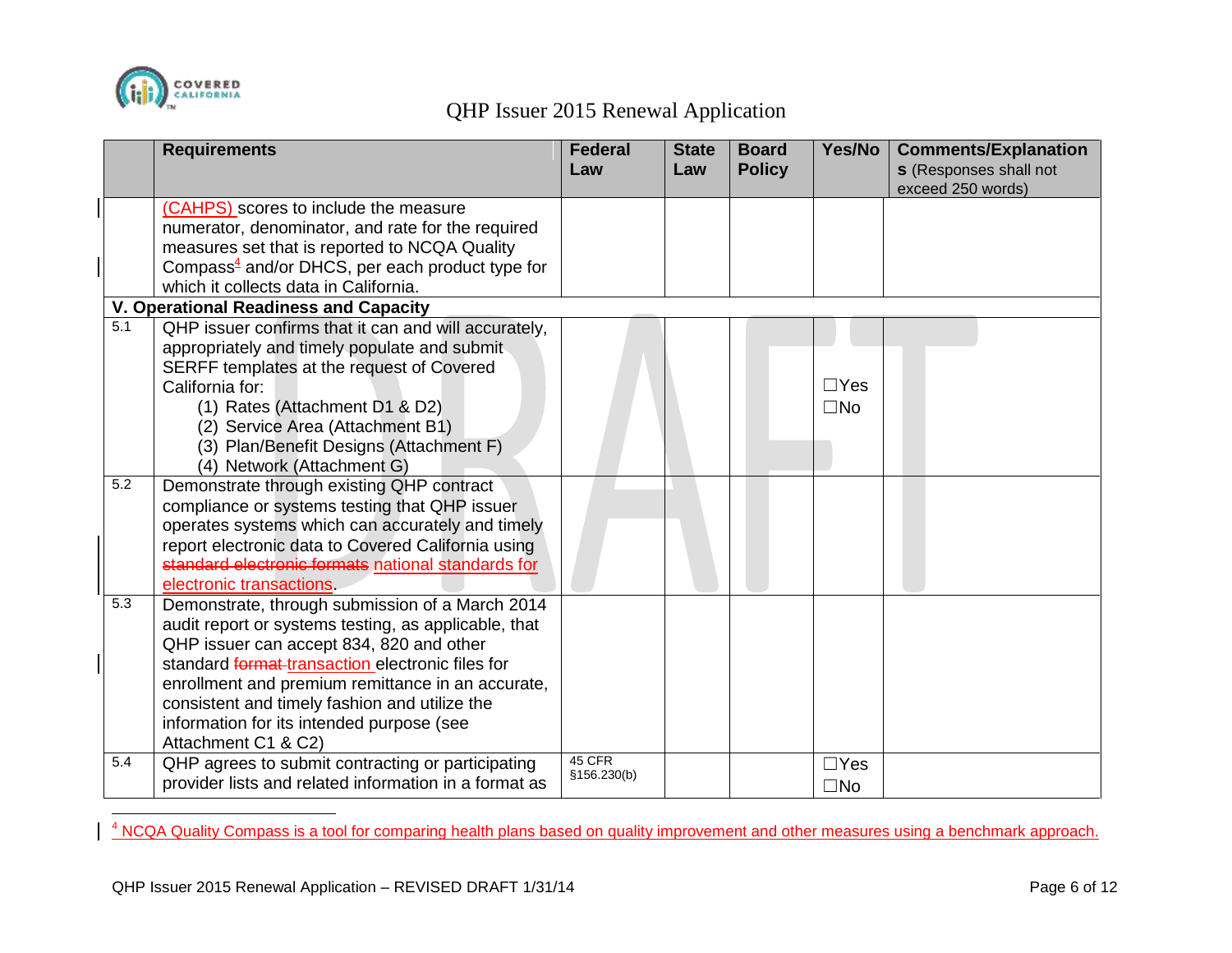

|     | <b>Requirements</b>                                                                                                                                                                                                                                                                                                                                                                                                                                                                                                                                                                                                                                                                                  | <b>Federal</b><br>Law | <b>State</b><br>Law | <b>Board</b><br><b>Policy</b> | Yes/No | <b>Comments/Explanation</b><br><b>s</b> (Responses shall not |
|-----|------------------------------------------------------------------------------------------------------------------------------------------------------------------------------------------------------------------------------------------------------------------------------------------------------------------------------------------------------------------------------------------------------------------------------------------------------------------------------------------------------------------------------------------------------------------------------------------------------------------------------------------------------------------------------------------------------|-----------------------|---------------------|-------------------------------|--------|--------------------------------------------------------------|
|     |                                                                                                                                                                                                                                                                                                                                                                                                                                                                                                                                                                                                                                                                                                      |                       |                     |                               |        | exceed 250 words)                                            |
|     | required by Covered California and at intervals<br>requested by Covered California for the purposes<br>of populating the centralized provider directory and<br>to permit Covered California to perform network<br>analytics.                                                                                                                                                                                                                                                                                                                                                                                                                                                                         |                       |                     |                               |        |                                                              |
| 5.5 | Describe how QHP issuer's computer systems can<br>accurately and timely maintain an electronic<br>interface with CalHEERS. Unless applicant can<br>demonstrate this requirement through contract<br>compliance, applicant must be available for testing<br>data interfaces with the Exchange no later than<br>July 1, 2014. QHP must maintain computer<br>systems for testing any future modifications to the<br>interface design and data interchange. QHP must<br>maintain the service levels agreed to in the Trading<br>Partner Agreement, as applicable. Covered<br>California requires QHPs to sign a Trading Partner<br>Agreement in order to participate in the required<br>systems testing. |                       |                     |                               |        |                                                              |
| 5.6 | Describe the QHP issuer's systems ability to<br>generate invoices for new members, which must be<br>fully operational no later than October 15, 2014.                                                                                                                                                                                                                                                                                                                                                                                                                                                                                                                                                |                       |                     |                               |        |                                                              |
| 5.7 | Describe QHP issuer's systems which must accept<br>premium payments from members no later than<br>October 15, 2014 made using paper checks,<br>cashier's checks, money orders, EFT and all<br>general purpose pre-paid debit cards and credit<br>cards. If such systems are not currently in place,<br>describe plans to implement such systems,<br>including any potential vendors, if applicable, and<br>an implementation work plan with timeline.                                                                                                                                                                                                                                                |                       |                     |                               |        |                                                              |
| 5.8 | Describe how QHP issuer will maintain sufficient                                                                                                                                                                                                                                                                                                                                                                                                                                                                                                                                                                                                                                                     |                       |                     |                               |        |                                                              |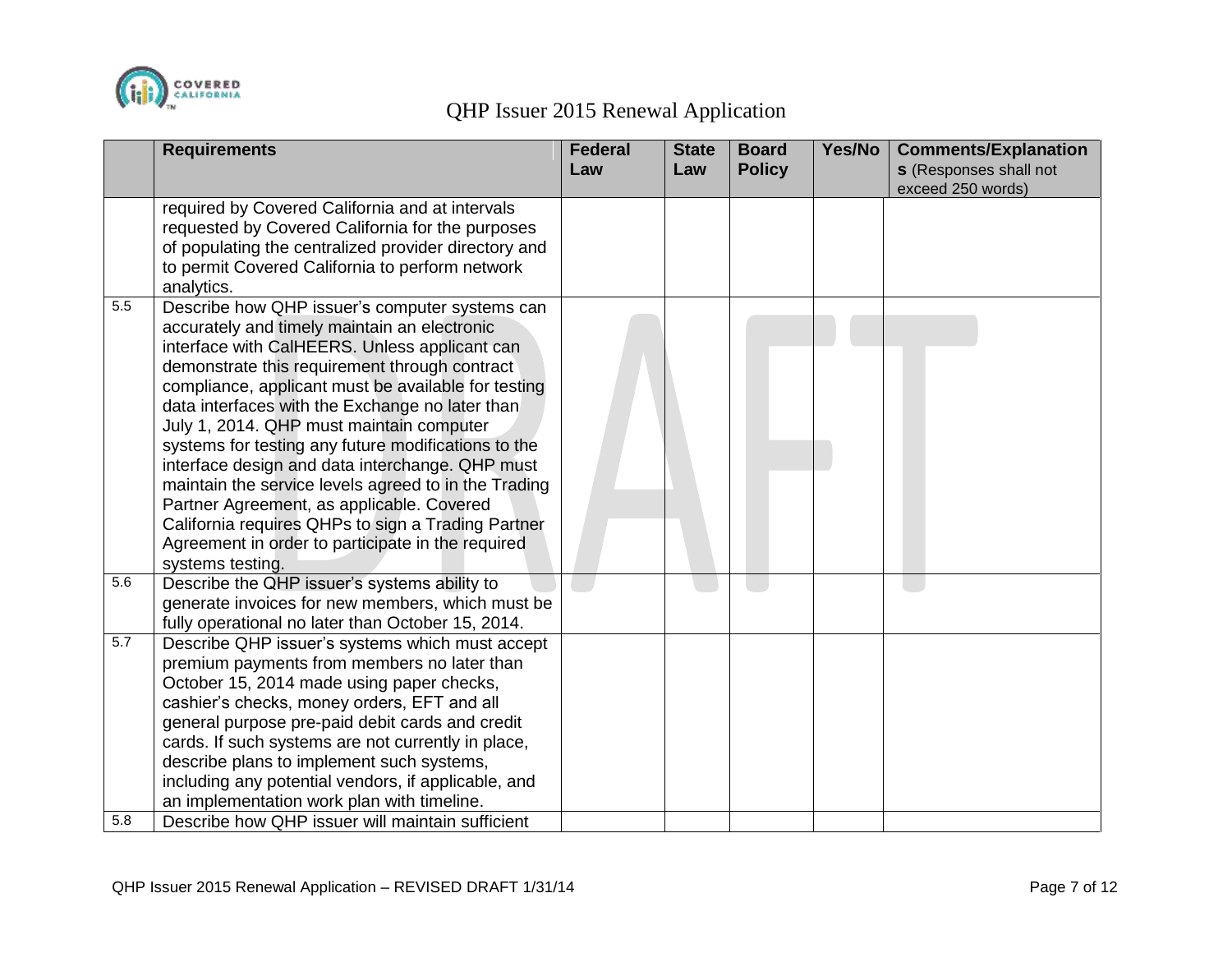

|      | <b>Requirements</b>                                                                          | <b>Federal</b> | <b>State</b> | <b>Board</b>  | Yes/No       | <b>Comments/Explanation</b>                        |
|------|----------------------------------------------------------------------------------------------|----------------|--------------|---------------|--------------|----------------------------------------------------|
|      |                                                                                              | Law            | Law          | <b>Policy</b> |              | <b>s</b> (Responses shall not<br>exceed 250 words) |
|      | staffing in the customer service center to meet                                              |                |              |               |              |                                                    |
|      | contractual performance goals.                                                               |                |              |               |              |                                                    |
| 5.9  | Describe QHP issuer's plans that are in place for                                            |                |              |               |              |                                                    |
|      | the purpose of detecting and reporting incidents of                                          |                |              |               |              |                                                    |
|      | fraud, waste and abuse. Provide a description of                                             |                |              |               |              |                                                    |
|      | such plans and their efficacy.                                                               |                |              |               |              |                                                    |
| 5.10 | Describe any education efforts QHP issuer                                                    |                |              |               |              |                                                    |
|      | provides to members to help them identify and                                                |                |              |               |              |                                                    |
|      | report possible fraud scams. Describe QHP's                                                  |                |              |               |              |                                                    |
|      | procedures to report fraud scams to law                                                      |                |              |               |              |                                                    |
|      | enforcement.                                                                                 |                |              |               |              |                                                    |
| 5.11 | Describe QHP issuer's safeguards against Social                                              |                |              |               |              |                                                    |
|      | Security/ identity fraud.                                                                    |                |              |               |              |                                                    |
| 5.12 | QHP must comply with applicable federal and state                                            |                |              |               |              |                                                    |
|      | privacy laws and regulations, and has appropriate                                            |                |              |               | $\Box$ Yes   |                                                    |
|      | procedures in place to detect and respond to                                                 |                |              |               | $\square$ No |                                                    |
|      | privacy and security incidents.                                                              |                |              |               |              |                                                    |
|      | VI. Rates for 2015                                                                           |                |              |               |              |                                                    |
| 6.1  | Submit premium rates for every proposed QHP by                                               |                |              |               |              |                                                    |
|      | rating region for 2015 completing Attachment D1                                              |                |              |               |              |                                                    |
|      | and D2 - SERFF Rates Template for Individual                                                 |                |              |               |              |                                                    |
|      | and/or SHOP (use SERFF template current at the                                               |                |              |               |              |                                                    |
| 6.2  | date of submission)                                                                          |                |              |               |              |                                                    |
|      | Provide information requested about documents                                                |                |              |               |              |                                                    |
|      | required to be filed with the applicable regulator as                                        |                |              |               |              |                                                    |
|      | outlined in Attachment E for 2015 products                                                   |                |              |               |              |                                                    |
|      | proposed to be offered through Covered California.                                           |                |              |               |              |                                                    |
|      | Complete Attachment E and provide updates to<br>this information as additional documents are |                |              |               |              |                                                    |
|      |                                                                                              |                |              |               |              |                                                    |
|      | submitted to the applicable regulator.<br>VII. 2015 Standard Benefit Plan Design             |                |              |               |              |                                                    |
| 7.1  | QHP issuer must adhere to 2015 standard benefit                                              |                |              |               |              |                                                    |
|      |                                                                                              |                |              |               | $\Box$ Yes   |                                                    |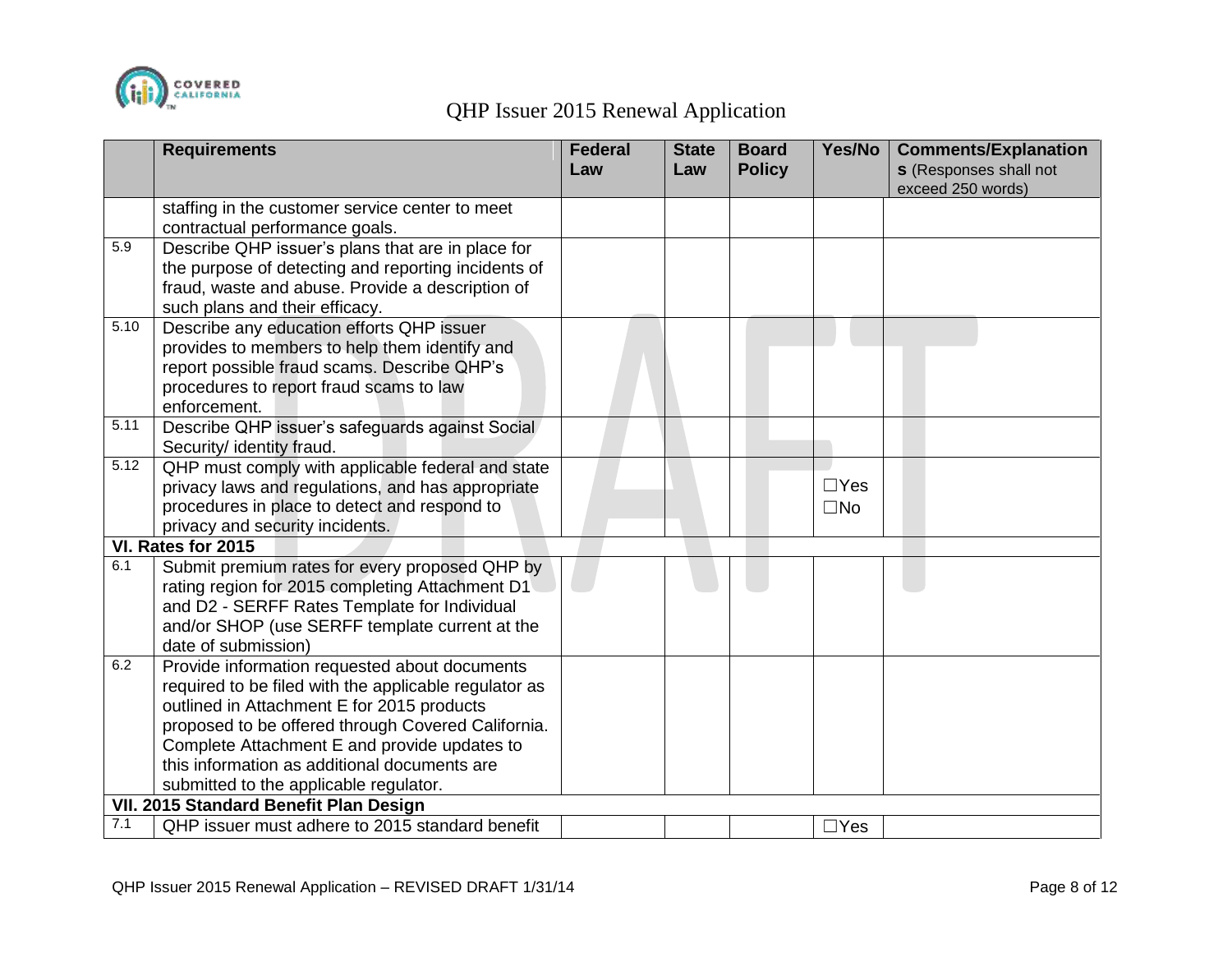

|       | <b>Requirements</b>                                    | <b>Federal</b><br>Law | <b>State</b><br>Law | <b>Board</b><br><b>Policy</b> | Yes/No        | <b>Comments/Explanation</b><br><b>s</b> (Responses shall not |
|-------|--------------------------------------------------------|-----------------------|---------------------|-------------------------------|---------------|--------------------------------------------------------------|
|       |                                                        |                       |                     |                               |               | exceed 250 words)                                            |
|       | plan designs and requirements for every metal          |                       |                     |                               | $\square$ No  |                                                              |
|       | level and catastrophic offering.                       |                       |                     |                               |               |                                                              |
| 7.2   | QHP issuer agrees to submit its proposed 2015          |                       |                     |                               |               |                                                              |
|       | plans for each metal level and for catastrophic        |                       |                     |                               |               |                                                              |
|       | coverage for its licensed geographic service           |                       |                     |                               | $\Box Y$ es   |                                                              |
|       | area(s). QHP issuer can satisfy this requirement       |                       |                     |                               |               |                                                              |
|       | through either its life and health insurance           |                       |                     |                               | $\square$ No  |                                                              |
|       | company offerings or its Knox Keene health care        |                       |                     |                               |               |                                                              |
|       | service plans or a combination thereof.                |                       |                     |                               |               |                                                              |
| 7.3   | Comply with California state benefit plan laws in      |                       |                     |                               | $\Box Y$ es   |                                                              |
|       | effect for 2015.                                       |                       |                     |                               | $\square$ No  |                                                              |
| 7.4   | The Exchange is encouraging the offering of plan       |                       |                     |                               |               |                                                              |
|       | products which include all ten Essential Health        |                       |                     |                               |               |                                                              |
|       | Benefits including the pediatric dental essential      |                       |                     |                               | $\square$ Yes |                                                              |
|       | health benefit. QHP issuer must confirm if it is       |                       |                     |                               | $\square$ No  |                                                              |
|       | prepared to adhere to the 2015 all ten Essential       |                       |                     |                               |               |                                                              |
|       | Health Benefit standard plan design.                   |                       |                     |                               |               |                                                              |
| Z.5   | <b>QHP</b> issuer must describe how it intends to meet |                       |                     |                               |               |                                                              |
|       | the plan design feature in 7.4. Provide information    |                       |                     |                               |               |                                                              |
|       | describing any intended subcontractor relationship,    |                       |                     |                               |               |                                                              |
|       | if applicable, to offer the pediatric dental Essential |                       |                     |                               |               |                                                              |
|       | Health Benefit. Include a description of how QHP       |                       |                     |                               |               |                                                              |
|       | issuer will ensure subcontractor adheres to            |                       |                     |                               |               |                                                              |
|       | pediatric dental quality measures as determined by     |                       |                     |                               |               |                                                              |
|       | <b>Covered California.</b>                             |                       |                     |                               |               |                                                              |
| VIII. | <b>Naming Convention Requirement</b>                   |                       |                     |                               |               |                                                              |
| 8.1   | QHP issuer must adhere to standard naming              |                       |                     |                               | $\Box$ Yes    |                                                              |
|       | conventions adopted by Covered California for          |                       |                     |                               |               |                                                              |
|       | 2015.                                                  |                       |                     |                               | $\square$ No  |                                                              |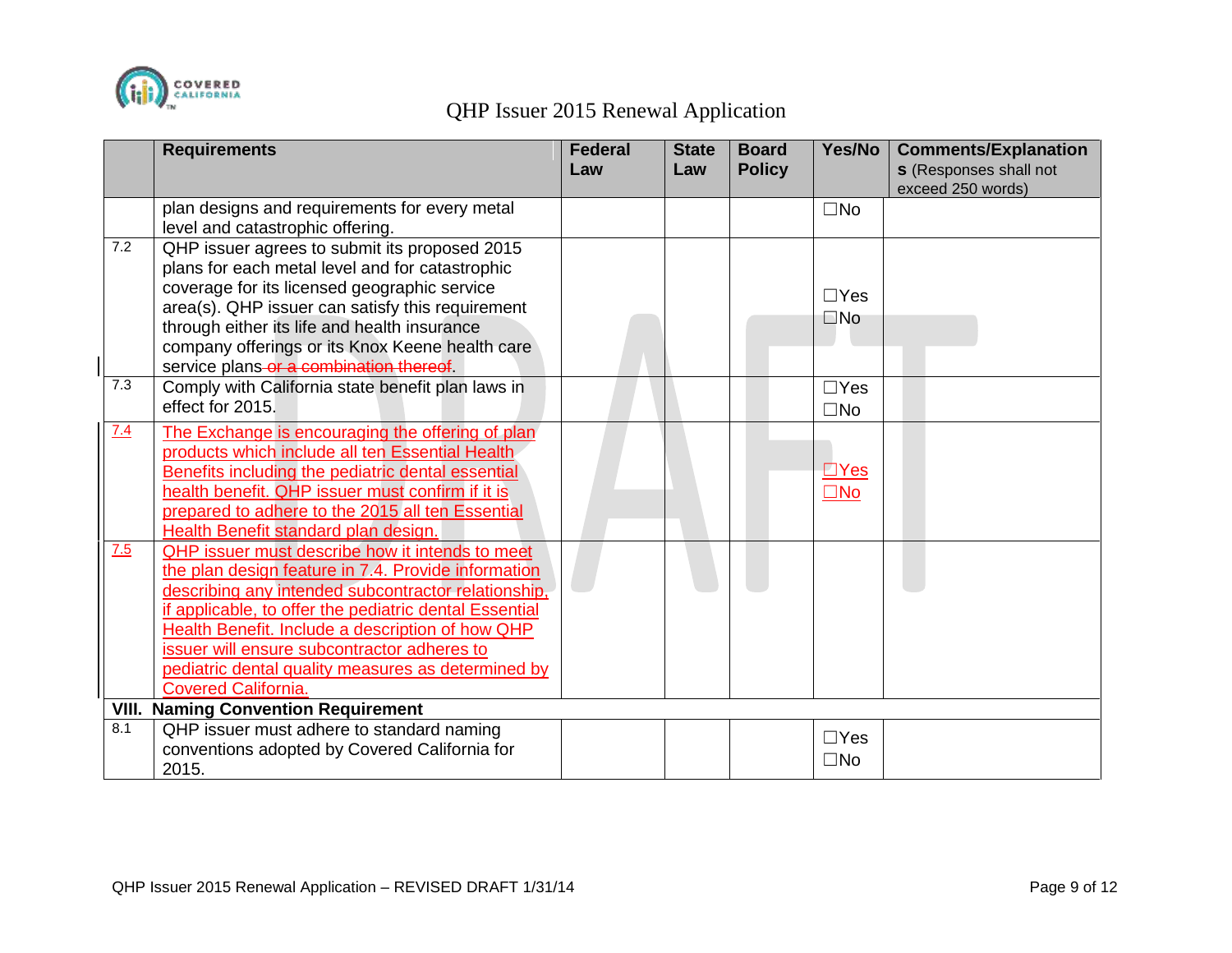

### **Appendix A: Definition of Good Standing**

| <b>Definition of Good Standing</b>                                                              | Agency       |
|-------------------------------------------------------------------------------------------------|--------------|
| Verification that issuer holds a state health care service plan license or insurance            |              |
| certificate of authority.                                                                       |              |
| • Approved for lines of business sought in the Exchange (e.g. commercial, small                 |              |
| group, individual)                                                                              | <b>DMHC</b>  |
| • Approved to operate in what geographic service areas                                          | <b>DMHC</b>  |
| • Most recent financial exam and medical survey report reviewed                                 | <b>DMHC</b>  |
| •Most recent market conduct exam reviewed                                                       | <b>CDI</b>   |
| Affirmation of no material <sup>5</sup> statutory or regulatory violations, including penalties |              |
| levied, in the past two years in relation to any of the following, where applicable:            |              |
| • Financial solvency and reserves reviewed                                                      | DMHC and CDI |
| • Administrative and organizational capacity acceptable                                         | <b>DMHC</b>  |
| • Benefit Design                                                                                |              |
| • State mandates (to cover and to offer)                                                        | DMHC and CDI |
| • Essential health benefits (State required)                                                    | DMHC and CDI |
| · Basic health care services                                                                    | CDI          |
| • Copayments, deductibles, out-of-pocket maximums                                               | DMHC and CDI |
| • Actuarial value confirmation (using 2015 Federal Actuarial Value Calculator)                  | DMHC and CDI |
| • Network adequacy and accessibility standards are met                                          | DMHC and CDI |
| • Provider contracts                                                                            | DMHC and CDI |
| • Language Access                                                                               | DMHC and CDI |
| • Uniform disclosure (summary of benefits and coverage)                                         | DMHC and CDI |
| • Claims payment policies and practices                                                         | DMHC and CDI |
| • Provider complaints                                                                           | DMHC and CDI |
| • Utilization review policies and practices                                                     | DMHC and CDI |
| • Quality assurance/management policies and practices                                           | <b>DMHC</b>  |
| • Enrollee/Member grievances/complaints and appeals policies and practices                      | DMHC and CDI |
| · Independent medical review                                                                    | DMHC and CDI |
| • Marketing and advertising                                                                     | DMHC and CDI |
| • Guaranteed issue individual and small group                                                   | DMHC and CDI |
| • Rating Factors                                                                                | DMHC and CDI |
| · Medical Loss Ratio                                                                            | DMHC and CDI |
| • Premium rate review                                                                           | DMHC and CDI |
| • Geographic rating regions                                                                     |              |
| • Rate development and justification is consistent with ACA requirements                        | DMHC and CDI |

<sup>5</sup> Material violations are those that represent a relevant and significant departure from normal business standards that a health plan issuer is expected to a defect to a covered California will, at its sole discretion, determine what constitutes a material violation for this purpose.

 $\overline{a}$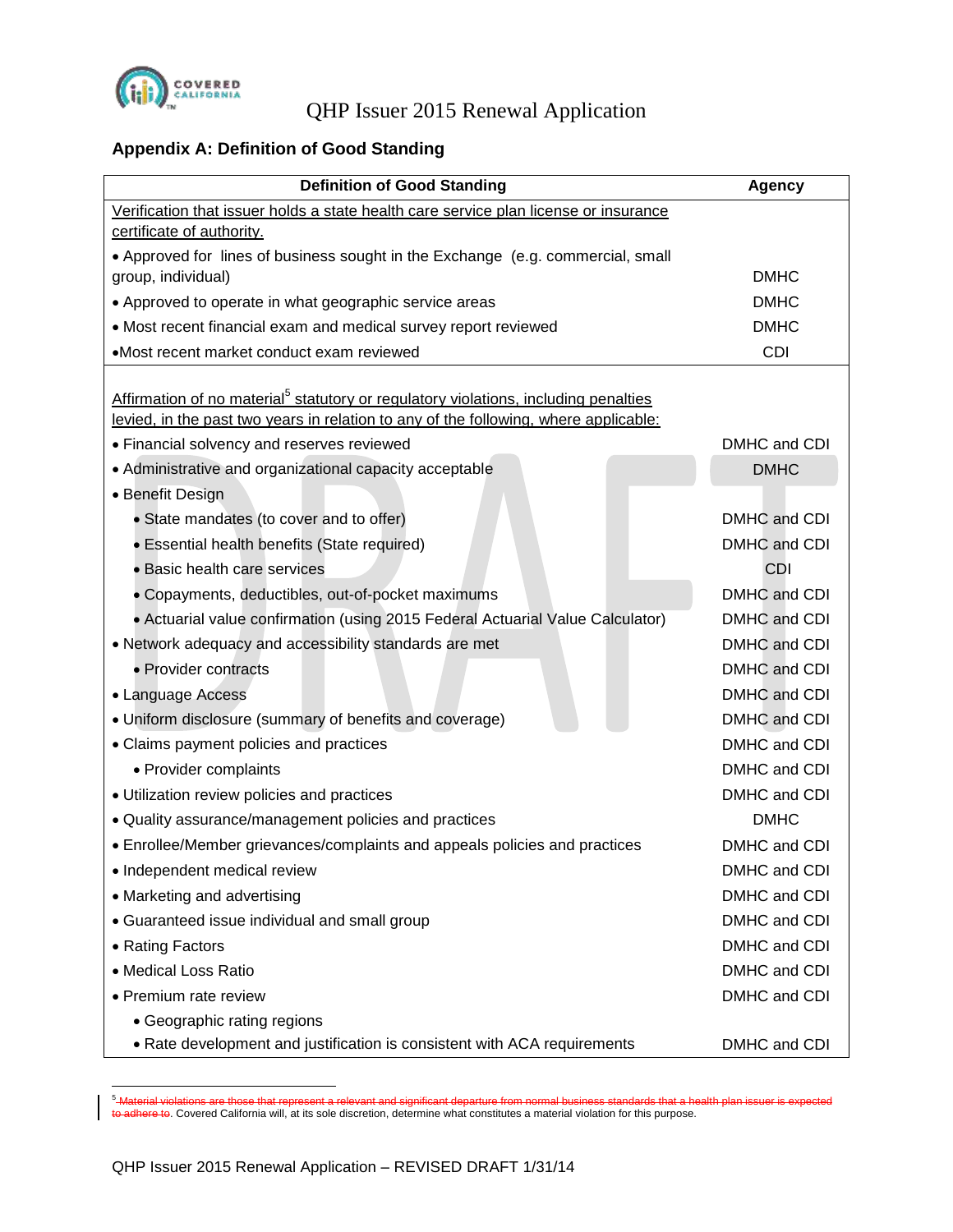

#### **Appendix B: Essential Community Provider Network Requirement**

Except if Contractor has qualified under the alternate standard for essential community providers provided by the Affordable Care Act as has been determined by the Exchange, Contractor shall maintain a network that includes a sufficient geographic distribution of essential community providers ("ECP") that are available through Contractor to provide reasonable and timely access to Covered Services to low-income populations in each geographic region where Contractor's QHPs provide services to Enrollees.

- (a) For purposes of this Section, "sufficient geographic distribution" of ECP shall be determined by the Exchange in its reasonable discretion in accordance with the conditions set forth in the Solicitation and based on a consideration of various factors, including, (i) the nature, type and distribution of Contractor's ECP contracting arrangements in each geographic region in which Contractor's QHPs provides Covered Services to Enrollees, (ii) the balance of hospital and non-hospital ECPs in each geographic region, (iii) the inclusion in Contractor's provider contracting network of at least 15% of entities in each applicable geographic region that participate in the program for limitation on prices of drugs purchased by covered entities under Section 340B of the Public Health Service Act (42 U.S.C. § 256B) ("340B Entity"), (iv) the inclusion of at least one ECP hospital in each region, (v) the inclusion of Federally Qualified Health Centers, school-based health centers and county hospitals, and (vi) other factors as mutually agreed upon by the Exchange and the Contractor regarding Contractor's ability to serve the low income population.
- (b) "Low-income populations" shall be defined as families living at or below 200% of Federal poverty level. ECPs shall consist of participating entities in the following programs: (i) 340B, per the providers list as of November 9, 2012, (ii) California Disproportionate Share Hospital Program, per the Final DSH Eligibility List FY (CA DHCS 2011-12), (iii) Federally designated 638 Tribal Health Programs and Title V Urban Indian Health Programs, (iv) Community Clinic or health centers licensed as either a "community clinic" or "free clinic", by the State under Health and Safety Code section 1204(a), or is a community clinic or free clinic exempt from licensure under Health and Safety Code Section 1206, and (v) Providers with approved applications for the HI-TECH Medi-Cal Electronic Health Record Incentive Program.
- (c) Contractor shall notify the Exchange with respect to any material changes as of and throughout the term of this Agreement to its contracting arrangements, geographic distribution, percentage coverage, ECP classification type (e.g., 340B), and other information relating to ECPs from prior disclosures made by Contractor in its Proposal to Section II.B.3 of Solicitation and related attachments.
- (d) Contractor shall comply with other laws, rules and regulations relating to arrangements with ECPs, as applicable, including, those rules set forth at 45 C.F.R. § 156.235.